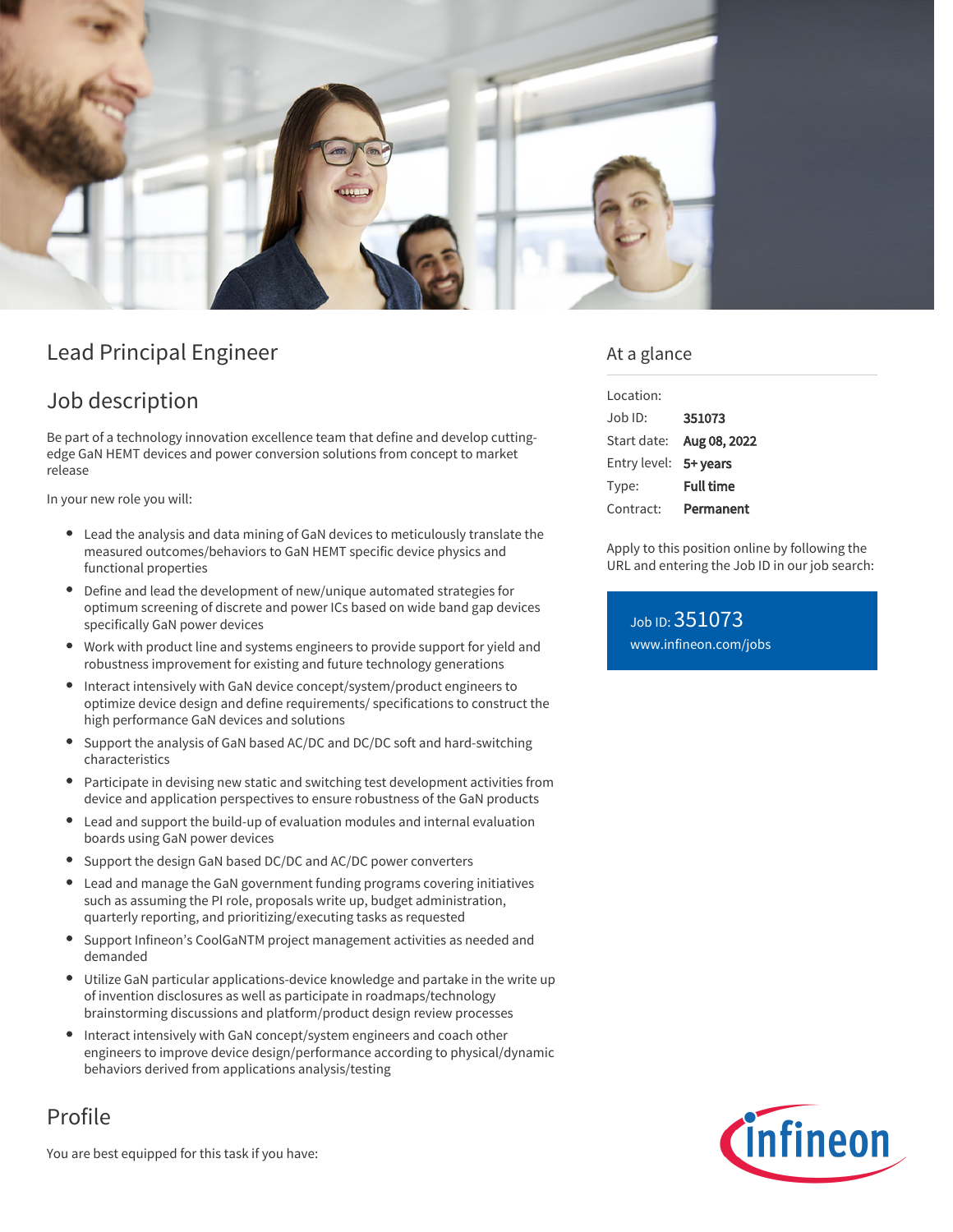- PhD in Electrical Engineering or Physics
- $\bullet$ Knowledgeable in semiconductor device physics, preferably GaN HEMT's,III-V devices, or SiC devices
- Good understanding of the interactions between device characteristics and switching behavior. Understanding of device processing/design is preferred
- Strong ability to translate and correlate applications outcomes todevice properties with good understanding of the interactions between device physics and switching behaviors
- Have a decent knowledge on high-voltage packaging, and expertise on operation of high-voltage lab equipment including electronic power supplies and loads, oscilloscopes, or function generators
- Work with ease and independently in Synopsys simulation suites and Cadence environment for layout design along with proficiency in electrical testing of GaN power switches and DOE definition/analysis using JMP
- Experience in developing Si MOSFET, IGBT, SiC, or GaN power stages with basic knowledge in the design and implementation of power converters topologies and control methods in power supplies, chargers and/or motor drives
- Ability to work/communicate effectively with team members locatedworld-wide. Have strong technical analytical/problem solving background, with the ability to produce high quality technical documentation
- Demonstrated strong analytical and problem solving skills
- Enjoy working in a team setting and a team player
- Well organized and able to plan, execute tasks, and achieve results
- Proactive, take ownership and detail-oriented
- Strong knowledge of DOE (Design of Experiments) and data analysis using statistical tools
- Ability to bench test (using different sets of laboratory test equipment) GaN fabricated devices as per the DOE to collect, summarize and present electrical data

### Why Us

#### Part of your life. Part of tomorrow.

Infineon is a world leader in semiconductor solutions that make life easier, safer, and greener. Our solutions for efficient energy management, smart mobility, and secure, seamless communications link the real and the digital world.

Infineon Technologies Americas Corp. is an equal opportunity employer. All qualified applicants will receive consideration for employment without regard to race, color, religion, sex (including pregnancy, childbirth, or related medical conditions), gender identity, national origin, ancestry, citizenship, age, physical or mental disability, legally protected medical condition, family care status, military or veteran status, marital status, domestic partner status, sexual orientation, or any other basis protected by local, state, or federal laws. Applicants with questions about access or requiring a reasonable accommodation for any part of the application or hiring process should contact the Talent Network by phone at (408) 503-2194.

Employment at Infineon is contingent upon proof of your legal right to work in the United States under applicable law, verification of satisfactory references and successful completion of a background check and drug test, and signing all your onboarding documents .

In some instances, if applicable, U.S. export control laws require that Infineon obtain a U.S. government export license prior to releasing technologies to certain persons. This offer is contingent upon Infineon's ability to satisfy these export control laws as related to your employment and anticipated job activities. The decision whether or not to submit and/or pursue an export license to satisfy this contingency, if applicable, shall be at Infineon's sole discretion.